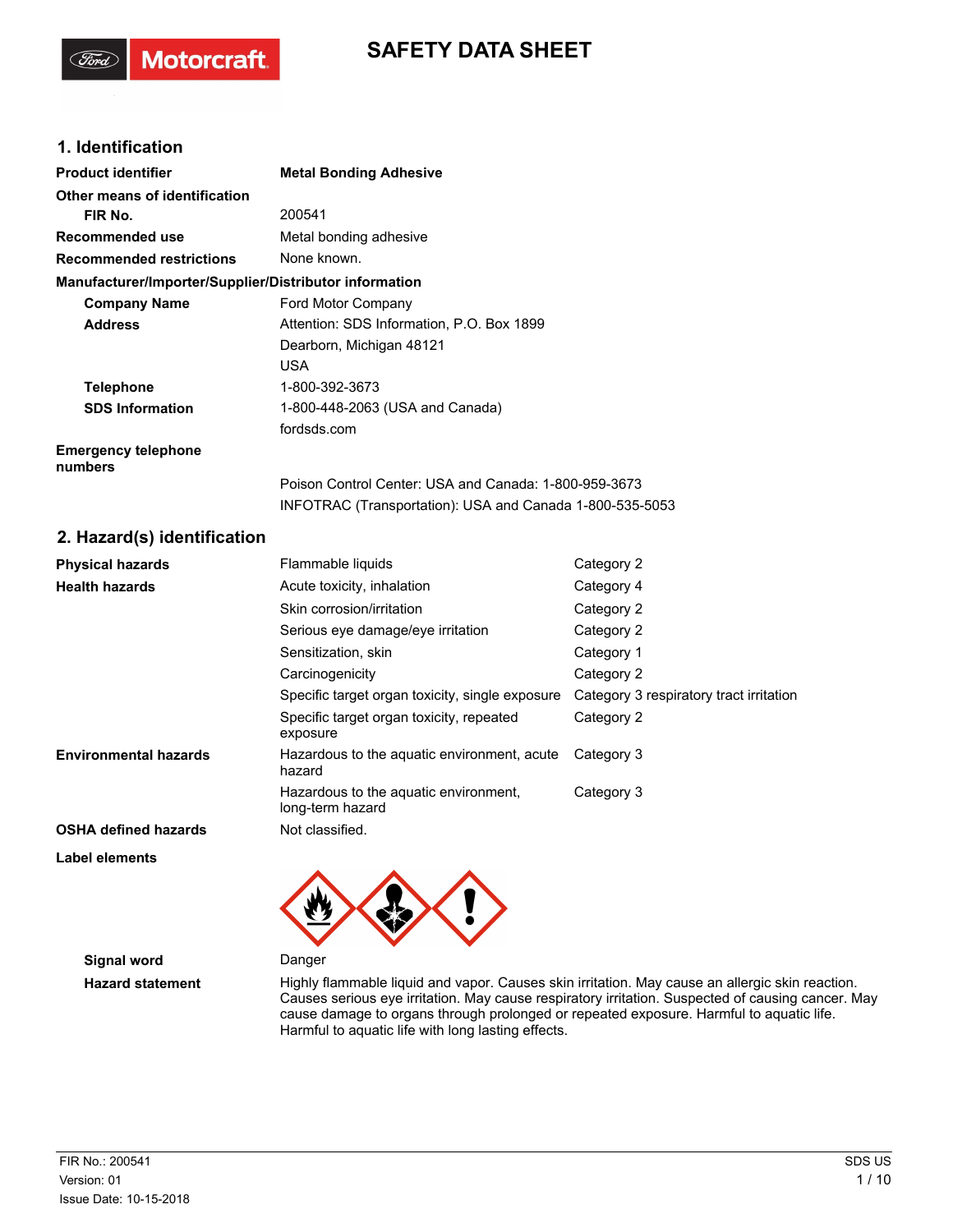| <b>Precautionary statement</b>               |                                                                                                                                                                                                                                                                                                                                                                                                                                                                                                                                                                                                                                                                                                                                                             |
|----------------------------------------------|-------------------------------------------------------------------------------------------------------------------------------------------------------------------------------------------------------------------------------------------------------------------------------------------------------------------------------------------------------------------------------------------------------------------------------------------------------------------------------------------------------------------------------------------------------------------------------------------------------------------------------------------------------------------------------------------------------------------------------------------------------------|
| <b>Prevention</b>                            | Obtain special instructions before use. Do not handle until all safety precautions have been read<br>and understood. Keep away from heat/sparks/open flames/hot surfaces. - No smoking. Keep<br>container tightly closed. Ground/bond container and receiving equipment. Use explosion-proof<br>electrical/ventilating/lighting equipment. Use only non-sparking tools. Take precautionary<br>measures against static discharge. Do not breathe dust/fume/gas/mist/vapors/spray. Wash<br>thoroughly after handling. Use only outdoors or in a well-ventilated area. Contaminated work<br>clothing must not be allowed out of the workplace. Avoid release to the environment. Wear<br>protective gloves/protective clothing/eye protection/face protection. |
| <b>Response</b>                              | If in eyes: Rinse cautiously with water for several minutes. Remove contact lenses, if present and<br>easy to do. Continue rinsing. If eye irritation persists: Get medical advice/attention. If on skin (or<br>hair): Take off immediately all contaminated clothing. Rinse skin with water/shower. If skin<br>irritation or rash occurs: Get medical advice/attention. If inhaled: Remove person to fresh air and<br>keep comfortable for breathing. If exposed or concerned: Get medical advice/attention. Call a<br>poison center/doctor if you feel unwell. Take off contaminated clothing and wash before reuse. In<br>case of fire: Use appropriate media to extinguish.                                                                             |
| <b>Storage</b>                               | Keep cool. Store in a well-ventilated place. Keep container tightly closed. Store locked up. Protect<br>from sunlight.                                                                                                                                                                                                                                                                                                                                                                                                                                                                                                                                                                                                                                      |
| <b>Disposal</b>                              | Dispose of contents/container in accordance with local/regional/national/international regulations.                                                                                                                                                                                                                                                                                                                                                                                                                                                                                                                                                                                                                                                         |
| Hazard(s) not otherwise<br>classified (HNOC) | Harmful if inhaled. Irritating to respiratory system.                                                                                                                                                                                                                                                                                                                                                                                                                                                                                                                                                                                                                                                                                                       |
| <b>Supplemental information</b>              | 40.6% of the mixture consists of component(s) of unknown acute inhalation toxicity.                                                                                                                                                                                                                                                                                                                                                                                                                                                                                                                                                                                                                                                                         |

## **3. Composition/information on ingredients**

**Mixtures**

| <b>Chemical name</b> | Common name and synonyms | <b>CAS</b> number | %         |
|----------------------|--------------------------|-------------------|-----------|
| METHYL METHACRYLATE  |                          | $80 - 62 - 6$     | $30 - 35$ |
| METHACRYLIC ACID     |                          | 79-41-4           | l - 3     |
| N.N-DIMETHYLANILINE  |                          | 121-69-7          | $0.1 - 1$ |

Specific chemical identity and/or exact percentage (concentration) of composition has been withheld as a trade secret.

### **4. First-aid measures**

| <b>Inhalation</b>                                                            | Remove victim to fresh air and keep at rest in a position comfortable for breathing. Call a poison<br>center or doctor/physician if you feel unwell.                                                                                                                                                                                               |
|------------------------------------------------------------------------------|----------------------------------------------------------------------------------------------------------------------------------------------------------------------------------------------------------------------------------------------------------------------------------------------------------------------------------------------------|
| <b>Skin contact</b>                                                          | Remove contaminated clothing immediately and wash skin with soap and water. In case of<br>eczema or other skin disorders: Seek medical attention and take along these instructions. Wash<br>contaminated clothing before reuse.                                                                                                                    |
| Eye contact                                                                  | Immediately flush eyes with plenty of water for at least 15 minutes. Remove contact lenses, if<br>present and easy to do. Continue rinsing. Get medical attention if irritation develops and persists.                                                                                                                                             |
| Ingestion                                                                    | Rinse mouth. Get medical attention if symptoms occur.                                                                                                                                                                                                                                                                                              |
| <b>Most important</b><br>symptoms/effects, acute and<br>delayed              | Severe eye irritation. Symptoms may include stinging, tearing, redness, swelling, and blurred<br>vision. May cause respiratory irritation. Skin irritation. May cause redness and pain. May cause an<br>allergic skin reaction. Dermatitis. Rash. Prolonged exposure may cause chronic effects.                                                    |
| Indication of immediate<br>medical attention and special<br>treatment needed | Provide general supportive measures and treat symptomatically. Thermal burns: Flush with water<br>immediately. While flushing, remove clothes which do not adhere to affected area. Call an<br>ambulance. Continue flushing during transport to hospital. Keep victim under observation.<br>Symptoms may be delayed.                               |
| <b>General information</b>                                                   | Take off all contaminated clothing immediately. IF exposed or concerned: Get medical<br>advice/attention. If you feel unwell, seek medical advice (show the label where possible). Ensure<br>that medical personnel are aware of the material(s) involved, and take precautions to protect<br>themselves. Wash contaminated clothing before reuse. |
| 5. Fire-fighting measures                                                    |                                                                                                                                                                                                                                                                                                                                                    |
| Suitable extinguishing media                                                 | Water fog. Foam. Dry chemical powder. Carbon dioxide (CO2).                                                                                                                                                                                                                                                                                        |
| Unsuitable extinguishing<br>media                                            | Water. Do not use water jet as an extinguisher, as this will spread the fire.                                                                                                                                                                                                                                                                      |
| Specific hazards arising from<br>the chemical                                | Vapors may form explosive mixtures with air. Vapors may travel considerable distance to a source<br>of ignition and flash back. During fire, gases hazardous to health may be formed. Upon<br>decomposition, this product emits carbon monoxide, carbon dioxide and/or low molecular weight<br>hydrocarbons.                                       |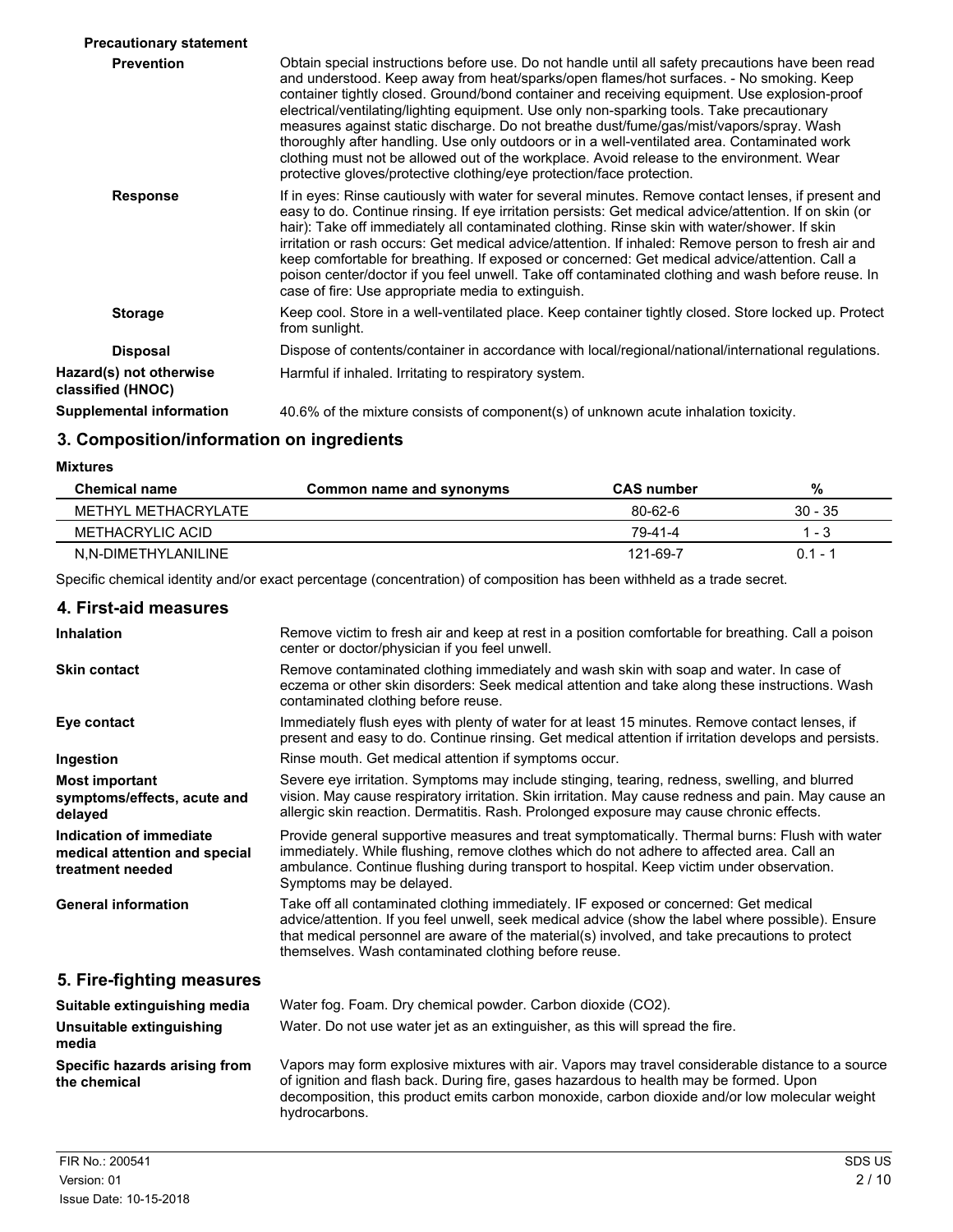| Special protective equipment<br>and precautions for firefighters | Self-contained breathing apparatus and full protective clothing must be worn in case of fire.                           |
|------------------------------------------------------------------|-------------------------------------------------------------------------------------------------------------------------|
| <b>Fire fighting</b><br>equipment/instructions                   | In case of fire and/or explosion do not breathe fumes. Move containers from fire area if you can do<br>so without risk. |
| <b>Specific methods</b>                                          | Use standard firefighting procedures and consider the hazards of other involved materials.                              |
| <b>General fire hazards</b>                                      | Highly flammable liquid and vapor.                                                                                      |
| 6. Accidental release measures                                   |                                                                                                                         |
|                                                                  |                                                                                                                         |

| Personal precautions,<br>protective equipment and<br>emergency procedures | Avoid contact with eyes, skin, and clothing. Avoid inhalation of vapors. Do not touch damaged<br>containers or spilled material unless wearing appropriate protective clothing. Ventilate closed<br>spaces before entering them. Eliminate all ignition sources (no smoking, flares, sparks, or flames<br>in immediate area). Keep people away from and upwind of spill/leak. Keep unnecessary personnel<br>away. Local authorities should be advised if significant spillages cannot be contained. Wear<br>appropriate protective equipment and clothing during clean-up. For personal protection, see<br>section 8 of the SDS.                                                                                                                                                                                                                                                                                         |
|---------------------------------------------------------------------------|--------------------------------------------------------------------------------------------------------------------------------------------------------------------------------------------------------------------------------------------------------------------------------------------------------------------------------------------------------------------------------------------------------------------------------------------------------------------------------------------------------------------------------------------------------------------------------------------------------------------------------------------------------------------------------------------------------------------------------------------------------------------------------------------------------------------------------------------------------------------------------------------------------------------------|
| <b>Methods and materials for</b><br>containment and cleaning up           | Eliminate all ignition sources (no smoking, flares, sparks, or flames in immediate area). Keep<br>combustibles (wood, paper, oil, etc.) away from spilled material. Take precautionary measures<br>against static discharge. Use only non-sparking tools. The product is immiscible with water and will<br>sediment in water systems. Prevent product from entering drains.                                                                                                                                                                                                                                                                                                                                                                                                                                                                                                                                              |
|                                                                           | Large Spills: Stop the flow of material, if this is without risk. Dike the spilled material, where this is<br>possible. Following product recovery, flush area with water.                                                                                                                                                                                                                                                                                                                                                                                                                                                                                                                                                                                                                                                                                                                                               |
|                                                                           | Small Spills: Absorb with earth, sand or other non-combustible material and transfer to containers<br>for later disposal. Wipe up with absorbent material (e.g. cloth, fleece). Clean surface thoroughly to<br>remove residual contamination.                                                                                                                                                                                                                                                                                                                                                                                                                                                                                                                                                                                                                                                                            |
|                                                                           | Never return spills to original containers for re-use. Put material in suitable, covered, labeled<br>containers. For waste disposal, see section 13 of the SDS.                                                                                                                                                                                                                                                                                                                                                                                                                                                                                                                                                                                                                                                                                                                                                          |
| <b>Environmental precautions</b>                                          | Avoid release to the environment. Inform appropriate managerial or supervisory personnel of all<br>environmental releases. Prevent further leakage or spillage if safe to do so. Avoid discharge into<br>drains, water courses or onto the ground.                                                                                                                                                                                                                                                                                                                                                                                                                                                                                                                                                                                                                                                                       |
| 7. Handling and storage                                                   |                                                                                                                                                                                                                                                                                                                                                                                                                                                                                                                                                                                                                                                                                                                                                                                                                                                                                                                          |
| <b>Precautions for safe handling</b>                                      | Obtain special instructions before use. Do not handle until all safety precautions have been read<br>and understood. Avoid contact with eyes, skin, and clothing. Avoid breathing vapor. Avoid<br>prolonged exposure. Use only outdoors or in a well-ventilated area. When using do not smoke. Do<br>not handle, store or open near an open flame, sources of heat or sources of ignition. Protect<br>material from direct sunlight. Use non-sparking tools and explosion-proof equipment.<br>Explosion-proof general and local exhaust ventilation. All equipment used when handling the<br>product must be grounded. Take precautionary measures against static discharges. Should be<br>handled in closed systems, if possible. Avoid release to the environment. Observe good industrial<br>hygiene practices. Wear appropriate personal protective equipment. For personal protection, see<br>Section 8 of the SDS. |
| Conditions for safe storage,<br>including any incompatibilities           | Store locked up. Keep away from heat, sparks and open flame. Prevent electrostatic charge<br>build-up by using common bonding and grounding techniques. Store in a cool, dry place out of<br>direct sunlight. Store in tightly closed container. Store in a well-ventilated place. Keep in an area<br>equipped with sprinklers. Store away from incompatible materials (see Section 10 of the SDS).                                                                                                                                                                                                                                                                                                                                                                                                                                                                                                                      |

## **8. Exposure controls/personal protection**

#### **Occupational exposure limits**

The following constituents are the only constituents of the product which have a PEL, TLV or other recommended exposure limit. At this time, the other constituents have no known exposure limits.

#### **US. OSHA Table Z-1 Limits for Air Contaminants (29 CFR 1910.1000)**

| <b>Components</b>                      | <b>Type</b> | <b>Value</b>      |  |
|----------------------------------------|-------------|-------------------|--|
| METHYL METHACRYLATE<br>$(CAS 80-62-6)$ | PEL         | 410 mg/m3         |  |
|                                        |             | $100$ ppm         |  |
| N,N-DIMETHYLANILINE<br>(CAS 121-69-7)  | PEL         | $25 \text{ mg/m}$ |  |
|                                        |             | 5 ppm             |  |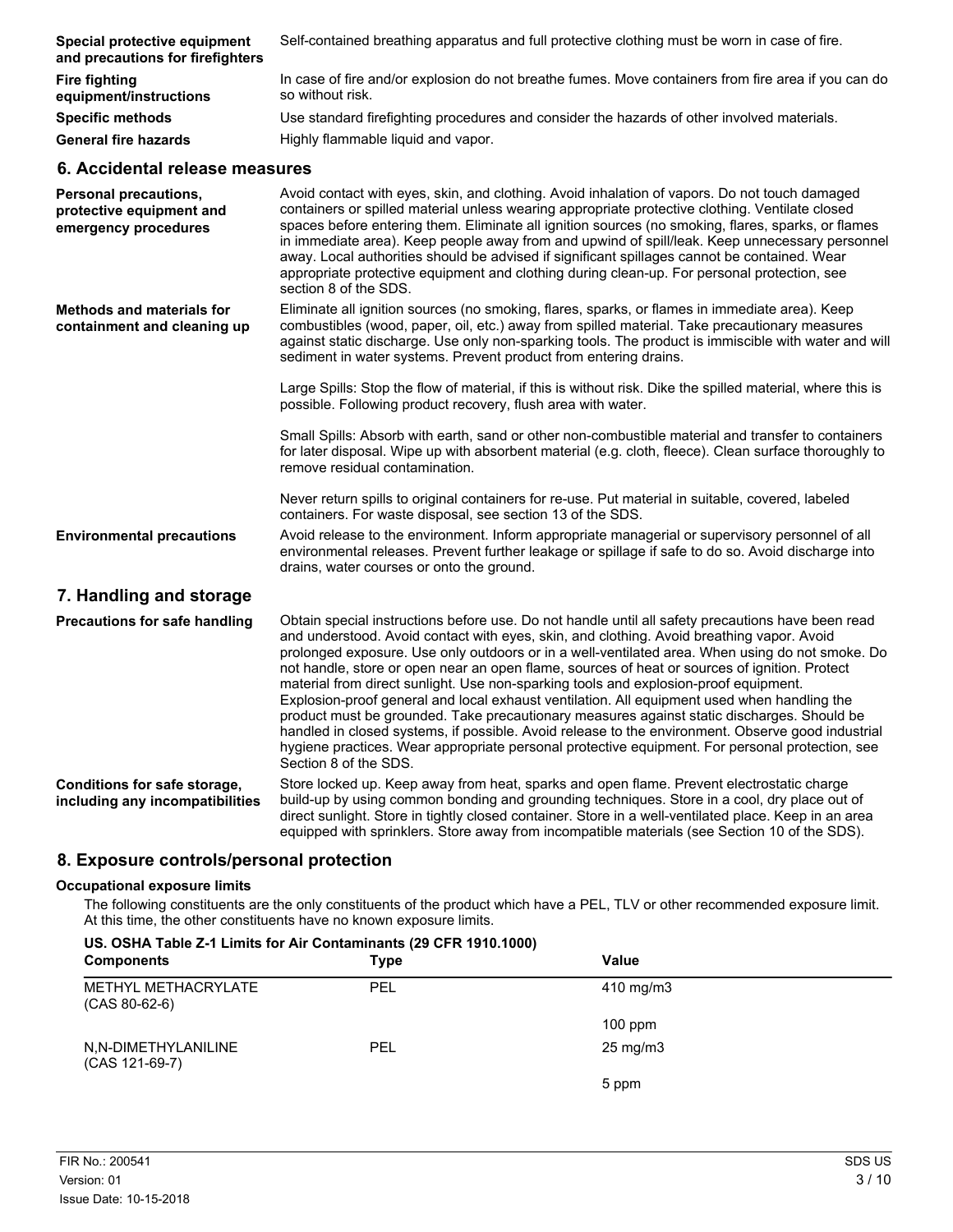| <b>US. ACGIH Threshold Limit Values</b><br><b>Components</b>                                                              | <b>Type</b>                                         | Value                                                                                                                                                                                                                                                                                                                                                                                  |
|---------------------------------------------------------------------------------------------------------------------------|-----------------------------------------------------|----------------------------------------------------------------------------------------------------------------------------------------------------------------------------------------------------------------------------------------------------------------------------------------------------------------------------------------------------------------------------------------|
| METHACRYLIC ACID (CAS<br>79-41-4)                                                                                         | <b>TWA</b>                                          | 20 ppm                                                                                                                                                                                                                                                                                                                                                                                 |
| METHYL METHACRYLATE<br>$(CAS 80-62-6)$                                                                                    | <b>STEL</b>                                         | 100 ppm                                                                                                                                                                                                                                                                                                                                                                                |
|                                                                                                                           | <b>TWA</b>                                          | 50 ppm                                                                                                                                                                                                                                                                                                                                                                                 |
| N,N-DIMETHYLANILINE                                                                                                       | <b>STEL</b>                                         | 10 ppm                                                                                                                                                                                                                                                                                                                                                                                 |
| (CAS 121-69-7)                                                                                                            | <b>TWA</b>                                          | 5 ppm                                                                                                                                                                                                                                                                                                                                                                                  |
| US. NIOSH: Pocket Guide to Chemical Hazards                                                                               |                                                     |                                                                                                                                                                                                                                                                                                                                                                                        |
| <b>Components</b>                                                                                                         | <b>Type</b>                                         | <b>Value</b>                                                                                                                                                                                                                                                                                                                                                                           |
| METHACRYLIC ACID (CAS<br>79-41-4)                                                                                         | <b>TWA</b>                                          | 70 mg/m3                                                                                                                                                                                                                                                                                                                                                                               |
|                                                                                                                           |                                                     | 20 ppm                                                                                                                                                                                                                                                                                                                                                                                 |
| <b>METHYL METHACRYLATE</b>                                                                                                | <b>TWA</b>                                          | 410 mg/m3                                                                                                                                                                                                                                                                                                                                                                              |
| $(CAS 80-62-6)$                                                                                                           |                                                     | 100 ppm                                                                                                                                                                                                                                                                                                                                                                                |
| N,N-DIMETHYLANILINE<br>(CAS 121-69-7)                                                                                     | <b>STEL</b>                                         | 50 mg/m3                                                                                                                                                                                                                                                                                                                                                                               |
|                                                                                                                           |                                                     | 10 ppm                                                                                                                                                                                                                                                                                                                                                                                 |
|                                                                                                                           | <b>TWA</b>                                          | 25 mg/m3                                                                                                                                                                                                                                                                                                                                                                               |
|                                                                                                                           |                                                     | 5 ppm                                                                                                                                                                                                                                                                                                                                                                                  |
|                                                                                                                           |                                                     |                                                                                                                                                                                                                                                                                                                                                                                        |
| <b>Biological limit values</b>                                                                                            |                                                     | No biological exposure limits noted for the ingredient(s).                                                                                                                                                                                                                                                                                                                             |
| <b>Exposure guidelines</b>                                                                                                |                                                     |                                                                                                                                                                                                                                                                                                                                                                                        |
| US - California OELs: Skin designation                                                                                    |                                                     |                                                                                                                                                                                                                                                                                                                                                                                        |
| METHACRYLIC ACID (CAS 79-41-4)<br>N,N-DIMETHYLANILINE (CAS 121-69-7)<br>US - Minnesota Haz Subs: Skin designation applies |                                                     | Can be absorbed through the skin.<br>Can be absorbed through the skin.                                                                                                                                                                                                                                                                                                                 |
| N, N-DIMETHYLANILINE (CAS 121-69-7)                                                                                       |                                                     | Skin designation applies.                                                                                                                                                                                                                                                                                                                                                              |
| US - Tennessee OELs: Skin designation                                                                                     |                                                     |                                                                                                                                                                                                                                                                                                                                                                                        |
| METHACRYLIC ACID (CAS 79-41-4)                                                                                            |                                                     | Can be absorbed through the skin.                                                                                                                                                                                                                                                                                                                                                      |
| N,N-DIMETHYLANILINE (CAS 121-69-7)<br>US ACGIH Threshold Limit Values: Skin designation                                   |                                                     | Can be absorbed through the skin.                                                                                                                                                                                                                                                                                                                                                      |
| N,N-DIMETHYLANILINE (CAS 121-69-7)                                                                                        |                                                     | Can be absorbed through the skin.                                                                                                                                                                                                                                                                                                                                                      |
| US NIOSH Pocket Guide to Chemical Hazards: Skin designation                                                               |                                                     |                                                                                                                                                                                                                                                                                                                                                                                        |
| METHACRYLIC ACID (CAS 79-41-4)                                                                                            |                                                     | Can be absorbed through the skin.                                                                                                                                                                                                                                                                                                                                                      |
| N, N-DIMETHYLANILINE (CAS 121-69-7)<br>US. OSHA Table Z-1 Limits for Air Contaminants (29 CFR 1910.1000)                  |                                                     | Can be absorbed through the skin.                                                                                                                                                                                                                                                                                                                                                      |
| N,N-DIMETHYLANILINE (CAS 121-69-7)                                                                                        |                                                     | Can be absorbed through the skin.                                                                                                                                                                                                                                                                                                                                                      |
| Appropriate engineering<br>controls                                                                                       |                                                     | Provide eyewash station and safety shower. Use adequate ventilation to control airborne<br>concentrations below the exposure limits/guidelines. If user operations generate a vapor, dust<br>and/or mist, use process enclosure, appropriate local exhaust ventilation, or other engineering<br>controls to control airborne levels below the recommended exposure limits/guidelines.  |
| Individual protection measures, such as personal protective equipment<br><b>Eye/face protection</b>                       | Wear safety glasses with side shields (or goggles). |                                                                                                                                                                                                                                                                                                                                                                                        |
| <b>Skin protection</b>                                                                                                    |                                                     |                                                                                                                                                                                                                                                                                                                                                                                        |
| <b>Hand protection</b>                                                                                                    |                                                     | Suitable chemical protective gloves should be worn when the potential exists for skin exposure.<br>The choice of an appropriate glove does not only depend on its material but also on other quality<br>features and is different from one producer to the other. Use protective gloves made of: Nitrile.<br>Neoprene. Rubber gloves. The use of Silver Shield® gloves is recommended. |
| <b>Other</b>                                                                                                              |                                                     | Wear appropriate chemical resistant clothing if applicable.                                                                                                                                                                                                                                                                                                                            |
| <b>Respiratory protection</b>                                                                                             |                                                     | If engineering controls do not maintain airborne concentrations to a level which is adequate to<br>protect worker health, an approved respirator must be worn. Respirator selection, use and<br>maintenance should be in accordance with the requirements of OSHA Respiratory Protection<br>Standard 29 CFR 1910.134 and/or Canadian Standard CSA Z94.4.                               |
| FIR No.: 200541                                                                                                           |                                                     | SDS US                                                                                                                                                                                                                                                                                                                                                                                 |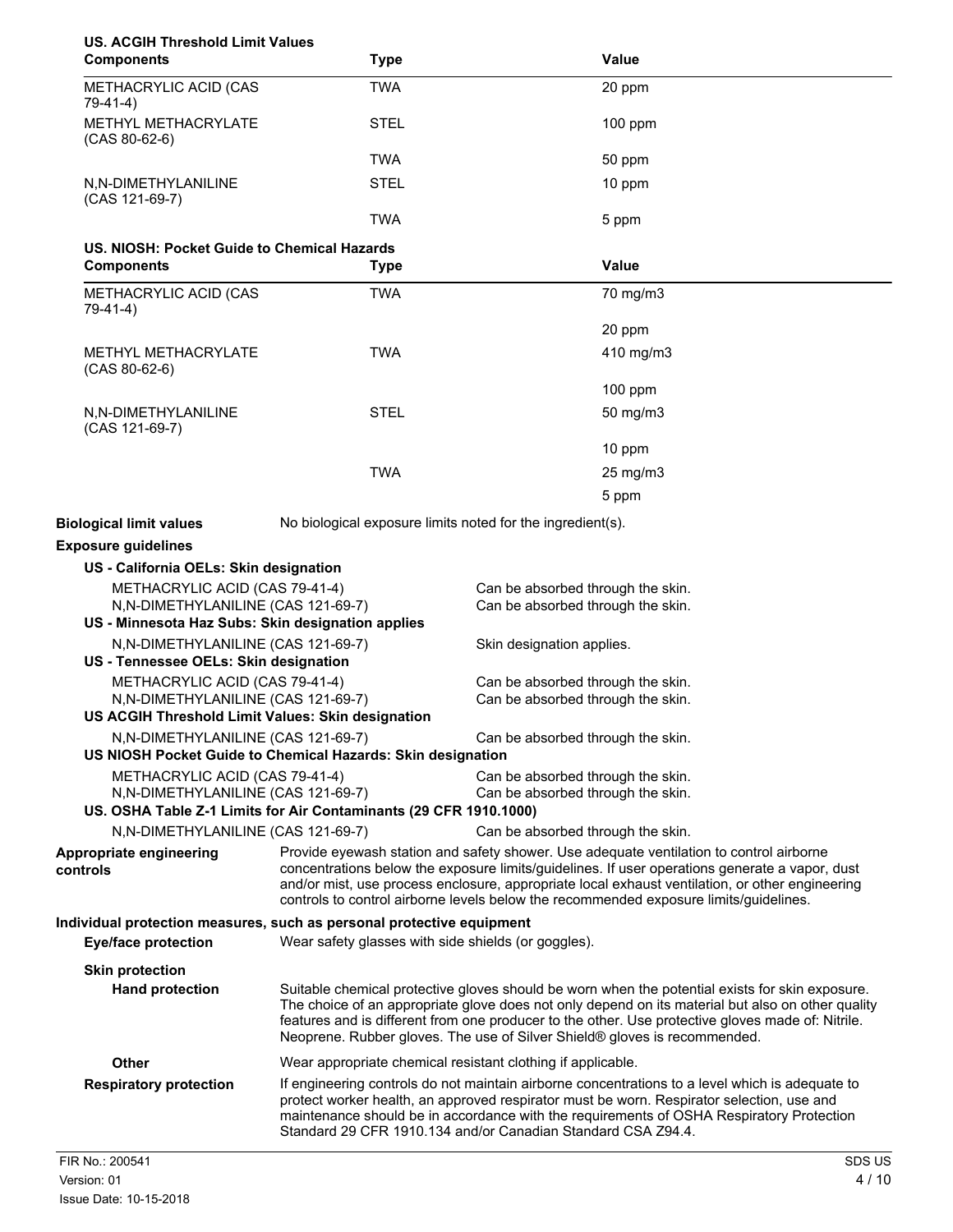**General hygiene considerations**

**Thermal hazards** Wear appropriate thermal protective clothing, when necessary.

Observe any medical surveillance requirements. When using do not smoke. Always observe good personal hygiene measures, such as washing after handling the material and before eating, drinking, and/or smoking. Routinely wash work clothing and protective equipment to remove contaminants. Contaminated work clothing should not be allowed out of the workplace.

## **9. Physical and chemical properties**

| Appearance                                   |                             |
|----------------------------------------------|-----------------------------|
| <b>Physical state</b>                        | Solid.                      |
| Form                                         | Paste.                      |
| Color                                        | Off-white.                  |
| Odor                                         | Sweet.                      |
| Odor threshold                               | Not available.              |
| рH                                           | Not available.              |
| Melting point/freezing point                 | Not available.              |
| Initial boiling point and boiling<br>range   | Not available.              |
| <b>Flash point</b>                           | 60.0 °F (15.6 °C) Setaflash |
| <b>Evaporation rate</b>                      | < 1 (BuAc=1)                |
| Flammability (solid, gas)                    | Not available.              |
| Upper/lower flammability or explosive limits |                             |

| Explosive limit - lower (%)      | 1.6 % $v/v$    |
|----------------------------------|----------------|
| Explosive limit - upper (%)      | $8.8 \%$ v/v   |
| Vapor pressure                   | Not available. |
| Vapor density                    | > 1 (AIR=1)    |
| <b>Relative density</b>          | 1.12           |
| Solubility(ies)                  |                |
| Solubility (water)               | Insoluble      |
| <b>Partition coefficient</b>     | Not available. |
| (n-octanol/water)                |                |
| <b>Auto-ignition temperature</b> | Not available. |
| <b>Decomposition temperature</b> | Not available. |
| Viscosity                        | Not available. |
| <b>Other information</b>         |                |
| Densitv                          | 1.12 $g/cm3$   |
| VOC                              | 0 %            |
|                                  |                |

### **10. Stability and reactivity**

| <b>Reactivity</b>                            | The product is stable and non-reactive under normal conditions of use, storage and transport.                                                                            |
|----------------------------------------------|--------------------------------------------------------------------------------------------------------------------------------------------------------------------------|
| <b>Chemical stability</b>                    | Material is stable under normal conditions.                                                                                                                              |
| <b>Possibility of hazardous</b><br>reactions | No dangerous reaction known under conditions of normal use.                                                                                                              |
| <b>Conditions to avoid</b>                   | Keep away from heat, hot surfaces, sparks, open flames and other ignition sources. Avoid<br>temperatures exceeding the flash point. Contact with incompatible materials. |
| Incompatible materials                       | Strong oxidizing agents. Chlorine. Fluorine. Nitrates. Peroxides.                                                                                                        |
| <b>Hazardous decomposition</b><br>products   | Upon decomposition, this product emits carbon monoxide, carbon dioxide and/or low molecular<br>weight hydrocarbons.                                                      |

## **11. Toxicological information**

#### **Information on likely routes of exposure**

| <b>Inhalation</b>   | Irritating to respiratory system. Prolonged inhalation may be harmful. |
|---------------------|------------------------------------------------------------------------|
| <b>Skin contact</b> | Causes skin irritation. May cause an allergic skin reaction.           |
| Eve contact         | Causes serious eye irritation.                                         |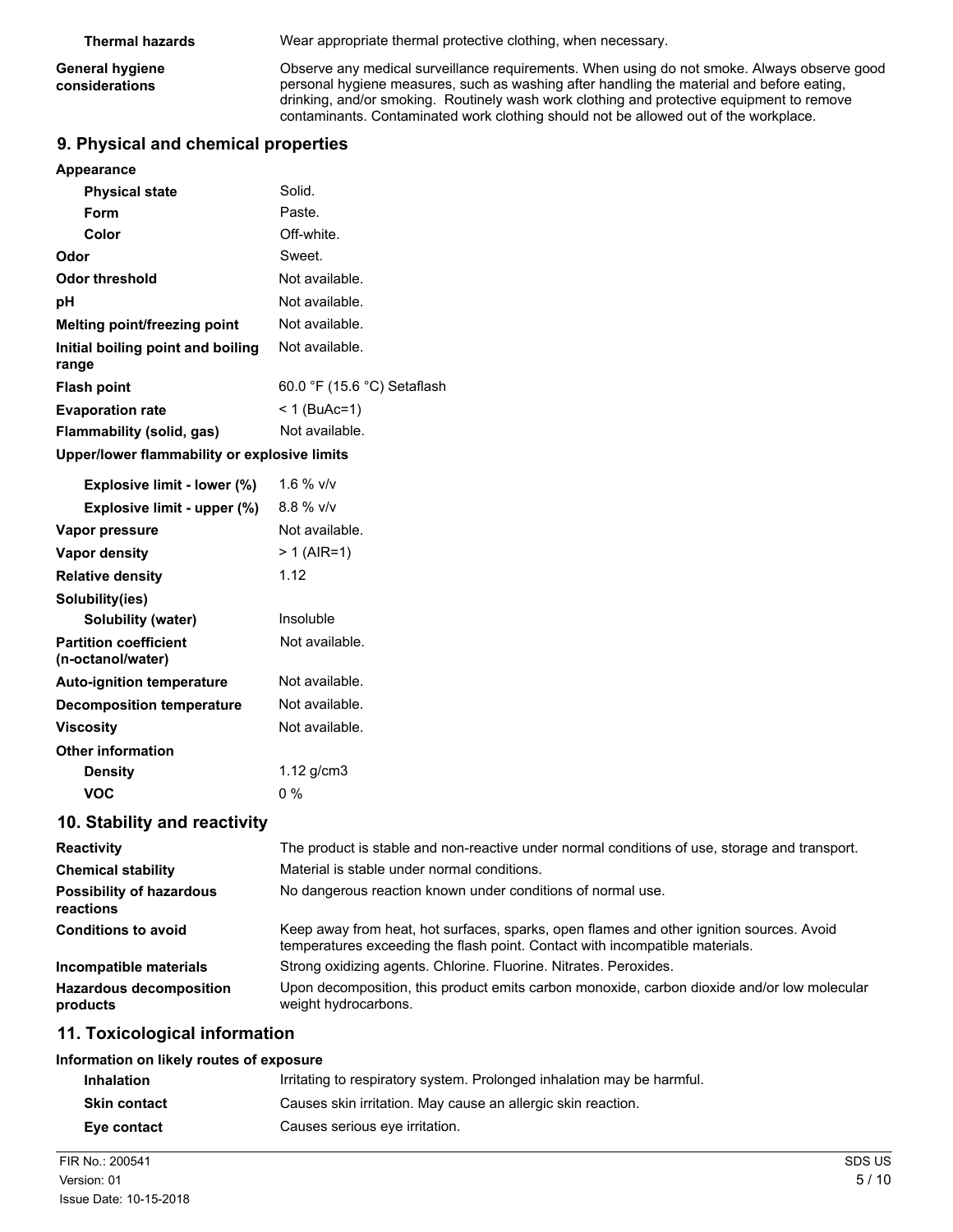**Ingestion** May be harmful if swallowed.

**Symptoms related to the physical, chemical and toxicological characteristics** Severe eye irritation. Symptoms may include stinging, tearing, redness, swelling, and blurred vision. May cause respiratory irritation. Skin irritation. May cause redness and pain. May cause an allergic skin reaction. Dermatitis. Rash.

#### **Information on toxicological effects**

#### **Acute toxicity**

| <b>Components</b>                    | <b>Species</b>                 | <b>Calculated/Test Results</b> |
|--------------------------------------|--------------------------------|--------------------------------|
| METHACRYLIC ACID (CAS 79-41-4)       |                                |                                |
| <b>Acute</b>                         |                                |                                |
| <b>Dermal</b>                        |                                |                                |
| LD50                                 | Guinea pig                     | $1$ g/kg                       |
|                                      | Rabbit                         | 500 mg/kg                      |
| Inhalation                           |                                |                                |
| <b>LC50</b>                          | Rat                            | 7.1 mg/l, 4 Hours              |
| Oral                                 |                                |                                |
| LD50                                 | Mouse                          | 1600 mg/kg                     |
|                                      |                                | 1332 mg/kg                     |
|                                      |                                | 1250 mg/kg                     |
|                                      | Rabbit                         | 1200 mg/kg                     |
|                                      | Rat                            | 2224 mg/kg                     |
|                                      |                                | 1060 mg/kg                     |
| Other                                |                                |                                |
| LD50                                 | Mouse                          | 48 mg/kg                       |
| METHYL METHACRYLATE (CAS 80-62-6)    |                                |                                |
| <b>Acute</b><br>Inhalation           |                                |                                |
| LC50                                 | Mouse                          | 18.5 mg/l, 2 Hours             |
|                                      | Rat                            | 3750 ppm, 8 Hours              |
| Oral                                 |                                |                                |
| LD50                                 | Mouse                          | 5.5 ml/kg                      |
|                                      | Rabbit                         | 6000 mg/kg                     |
|                                      | Rat                            | 9400 mg/kg                     |
|                                      |                                | 7800 mg/kg                     |
| Other                                |                                |                                |
| LD50                                 | Dog                            | 4500 mg/kg                     |
|                                      | Mouse                          | 6300 mg/kg                     |
|                                      |                                | 1000 mg/kg                     |
|                                      | Rat                            | 7500 mg/kg                     |
|                                      |                                | 1328 mg/kg                     |
| N, N-DIMETHYLANILINE (CAS 121-69-7)  |                                |                                |
| <b>Acute</b>                         |                                |                                |
| <b>Dermal</b>                        |                                |                                |
| LD50                                 | Rabbit                         | 1770 mg/kg                     |
| Oral                                 |                                |                                |
| LD50                                 | Rat                            | 1.41 ml/kg                     |
| <b>Skin corrosion/irritation</b>     | Causes skin irritation.        |                                |
| Serious eye damage/eye<br>irritation | Causes serious eye irritation. |                                |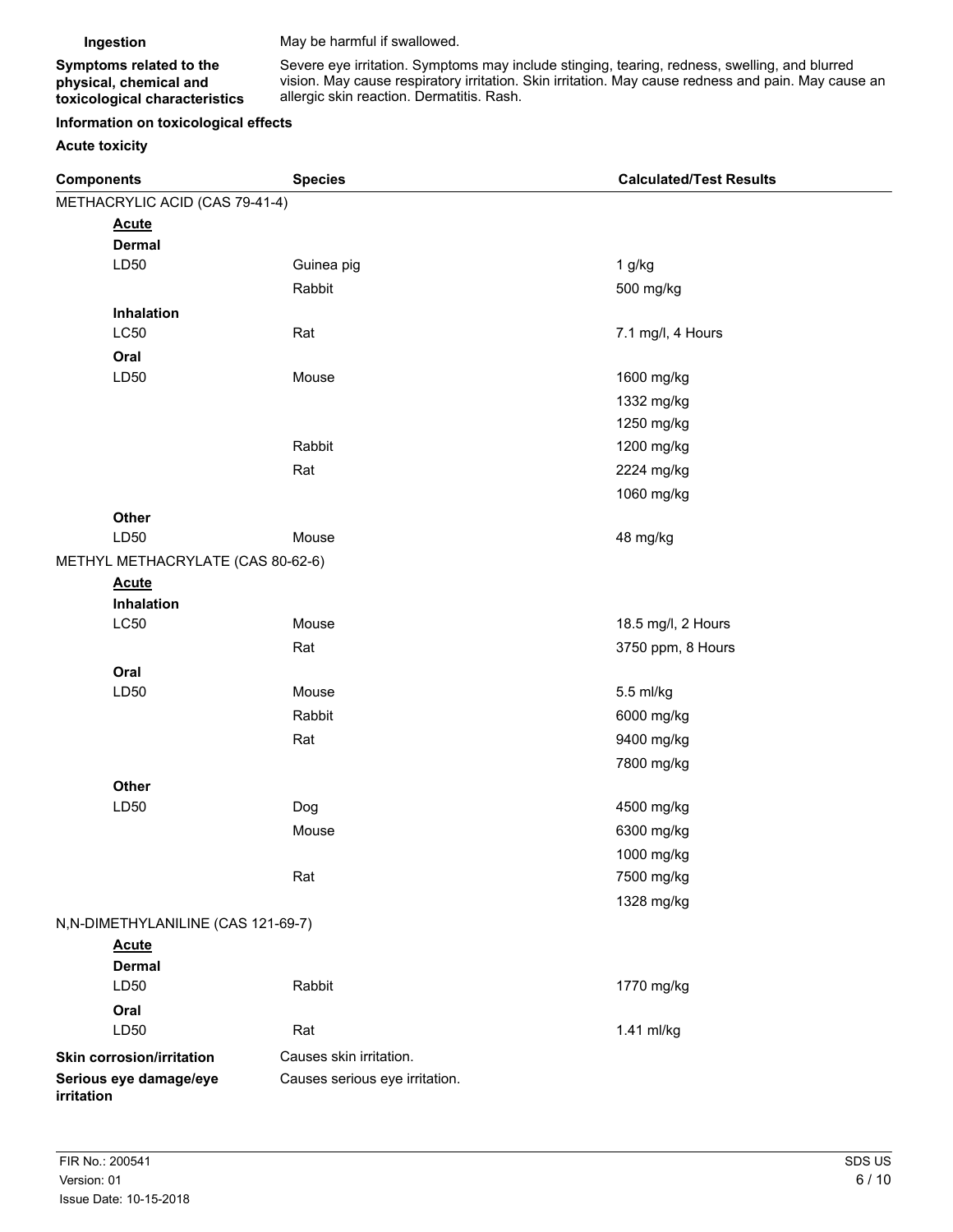#### **Respiratory or skin sensitization**

#### **ACGIH sensitization** METHYL METHACRYLATE (CAS 80-62-6) Dermal sensitization **Respiratory sensitization** Not a respiratory sensitizer. **Skin sensitization** May cause an allergic skin reaction. No data available to indicate product or any components present at greater than 0.1% are mutagenic or genotoxic. **Germ cell mutagenicity Carcinogenicity** Suspected of causing cancer. **IARC Monographs. Overall Evaluation of Carcinogenicity** Not listed. **Reproductive toxicity** This product is not expected to cause reproductive or developmental effects. **Specific target organ toxicity single exposure** May cause respiratory irritation. **Specific target organ toxicity repeated exposure** May cause damage to organs through prolonged or repeated exposure. Central nervous system. Blood. Liver. **Aspiration hazard** Not an aspiration hazard. **Chronic effects** May cause damage to organs through prolonged or repeated exposure. Prolonged inhalation may be harmful.

## **12. Ecological information**

**Ecotoxicity Harmful to aquatic life with long lasting effects.** 

**Ecotoxicity**

| <b>Components</b>                                 |                                                                                                                                                                                                                                                                                                                                                                                                                                                                                                                                                     | <b>Species</b>                                           | <b>Calculated/Test Results</b> |  |
|---------------------------------------------------|-----------------------------------------------------------------------------------------------------------------------------------------------------------------------------------------------------------------------------------------------------------------------------------------------------------------------------------------------------------------------------------------------------------------------------------------------------------------------------------------------------------------------------------------------------|----------------------------------------------------------|--------------------------------|--|
| METHYL METHACRYLATE (CAS 80-62-6)                 |                                                                                                                                                                                                                                                                                                                                                                                                                                                                                                                                                     |                                                          |                                |  |
| <b>Aquatic</b>                                    |                                                                                                                                                                                                                                                                                                                                                                                                                                                                                                                                                     |                                                          |                                |  |
| <b>Fish</b>                                       | <b>LC50</b>                                                                                                                                                                                                                                                                                                                                                                                                                                                                                                                                         | Fathead minnow (Pimephales promelas) 130 mg/l, 96 hours  |                                |  |
| N, N-DIMETHYLANILINE (CAS 121-69-7)               |                                                                                                                                                                                                                                                                                                                                                                                                                                                                                                                                                     |                                                          |                                |  |
| <b>Aquatic</b>                                    |                                                                                                                                                                                                                                                                                                                                                                                                                                                                                                                                                     |                                                          |                                |  |
| Crustacea                                         | <b>EC50</b>                                                                                                                                                                                                                                                                                                                                                                                                                                                                                                                                         | Water flea (Daphnia magna)                               | 1.7 - 3.1 mg/l, 48 hours       |  |
| Fish                                              | <b>LC50</b>                                                                                                                                                                                                                                                                                                                                                                                                                                                                                                                                         | Fathead minnow (Pimephales promelas) 52.6 mg/l, 96 hours |                                |  |
| <b>Persistence and degradability</b>              | No data is available on the degradability of any ingredients in the mixture.                                                                                                                                                                                                                                                                                                                                                                                                                                                                        |                                                          |                                |  |
| <b>Bioaccumulative potential</b>                  |                                                                                                                                                                                                                                                                                                                                                                                                                                                                                                                                                     |                                                          |                                |  |
| Partition coefficient n-octanol / water (log Kow) |                                                                                                                                                                                                                                                                                                                                                                                                                                                                                                                                                     |                                                          |                                |  |
| <b>METHACRYLIC ACID</b>                           |                                                                                                                                                                                                                                                                                                                                                                                                                                                                                                                                                     | 0.93                                                     |                                |  |
| METHYL METHACRYLATE                               |                                                                                                                                                                                                                                                                                                                                                                                                                                                                                                                                                     | 1.38                                                     |                                |  |
| N,N-DIMETHYLANILINE                               |                                                                                                                                                                                                                                                                                                                                                                                                                                                                                                                                                     | 2.31                                                     |                                |  |
| <b>Mobility in soil</b>                           | No data available.                                                                                                                                                                                                                                                                                                                                                                                                                                                                                                                                  |                                                          |                                |  |
| <b>Other adverse effects</b>                      | No other adverse environmental effects (e.g. ozone depletion, photochemical ozone creation<br>potential, endocrine disruption, global warming potential) are expected from this component.                                                                                                                                                                                                                                                                                                                                                          |                                                          |                                |  |
| 13. Disposal considerations                       |                                                                                                                                                                                                                                                                                                                                                                                                                                                                                                                                                     |                                                          |                                |  |
| <b>Disposal instructions</b>                      | Collect and reclaim or dispose in sealed containers at licensed waste disposal site. Incinerate the<br>material under controlled conditions in an approved incinerator. Do not incinerate sealed<br>containers. Do not allow this material to drain into sewers/water supplies. Do not contaminate<br>ponds, waterways or ditches with chemical or used container. If discarded, this product is<br>considered a RCRA ignitable waste, D001. Dispose of contents/container in accordance with<br>local/regional/national/international regulations. |                                                          |                                |  |
| <b>Local disposal regulations</b>                 | Dispose in accordance with all applicable regulations.                                                                                                                                                                                                                                                                                                                                                                                                                                                                                              |                                                          |                                |  |
| Hazardous waste code                              | D001: Waste Flammable material with a flash point <140 F<br>D002: Waste Corrosive material [pH <= 2 or = > 12.5, or corrosive to steel]<br>The waste code should be assigned in discussion between the user, the producer and the waste<br>disposal company.                                                                                                                                                                                                                                                                                        |                                                          |                                |  |
| Waste from residues / unused<br>products          | Dispose of in accordance with local regulations. Empty containers or liners may retain some<br>product residues. This material and its container must be disposed of in a safe manner (see:<br>Disposal instructions).                                                                                                                                                                                                                                                                                                                              |                                                          |                                |  |
| FIR No.: 200541                                   |                                                                                                                                                                                                                                                                                                                                                                                                                                                                                                                                                     |                                                          | SDS US                         |  |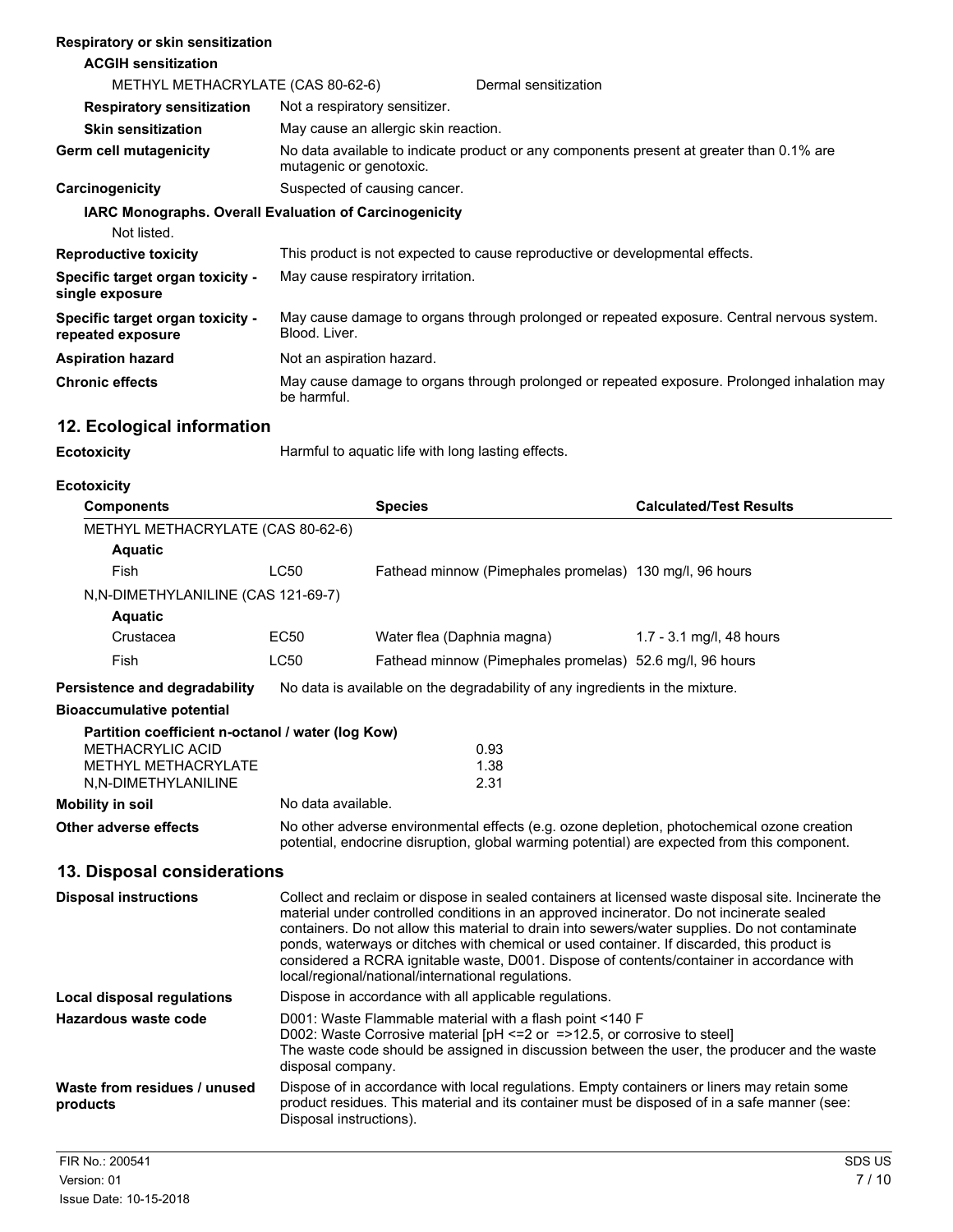Since emptied containers may retain product residue, follow label warnings even after container is emptied. Empty containers should be taken to an approved waste handling site for recycling or disposal.

## **14. Transport information**

| DOT                               |                                                                                                      |
|-----------------------------------|------------------------------------------------------------------------------------------------------|
| <b>UN number</b>                  | <b>UN1133</b>                                                                                        |
| UN proper shipping name           | Adhesives, containing a flammable liquid                                                             |
| <b>Transport hazard class(es)</b> |                                                                                                      |
| <b>Class</b>                      | 3                                                                                                    |
| <b>Subsidiary risk</b>            | $\overline{a}$                                                                                       |
| Label(s)                          | 3                                                                                                    |
| Packing group                     | Ш                                                                                                    |
|                                   | Special precautions for user Read safety instructions, SDS and emergency procedures before handling. |
| <b>Special provisions</b>         | 149, B52, IB2, T4, TP1, TP8                                                                          |
| <b>Packaging exceptions</b>       | 150                                                                                                  |
| Packaging non bulk                | 173                                                                                                  |
| Packaging bulk                    | 242                                                                                                  |
| <b>IATA</b>                       |                                                                                                      |
| <b>UN number</b>                  | <b>UN1133</b>                                                                                        |
| UN proper shipping name           | Adhesives containing flammable liquid                                                                |
| <b>Transport hazard class(es)</b> |                                                                                                      |
| <b>Class</b>                      | 3                                                                                                    |
| <b>Subsidiary risk</b>            | $\blacksquare$                                                                                       |
| <b>Packing group</b>              | $\mathbf{H}$                                                                                         |
| <b>Environmental hazards</b>      | No.                                                                                                  |
| <b>ERG Code</b>                   | 3L                                                                                                   |
|                                   | Special precautions for user Read safety instructions, SDS and emergency procedures before handling. |
| <b>Other information</b>          |                                                                                                      |
| Passenger and cargo               | Allowed with restrictions.                                                                           |
| aircraft                          |                                                                                                      |
| Cargo aircraft only               | Allowed with restrictions.                                                                           |
| <b>IMDG</b>                       |                                                                                                      |
| <b>UN number</b>                  | <b>UN1133</b>                                                                                        |
| UN proper shipping name           | ADHESIVES containing flammable liquid                                                                |
| <b>Transport hazard class(es)</b> |                                                                                                      |
| <b>Class</b>                      | 3                                                                                                    |
| <b>Subsidiary risk</b>            |                                                                                                      |
| <b>Packing group</b>              | Ш                                                                                                    |
| <b>Environmental hazards</b>      |                                                                                                      |
| <b>Marine pollutant</b>           | No.                                                                                                  |
| EmS                               | F-E, S-D                                                                                             |
|                                   | Special precautions for user Read safety instructions, SDS and emergency procedures before handling. |
| Transport in bulk according to    | Not applicable.                                                                                      |
| Annex II of MARPOL 73/78 and      |                                                                                                      |
| the IBC Code                      |                                                                                                      |
| DOT                               |                                                                                                      |

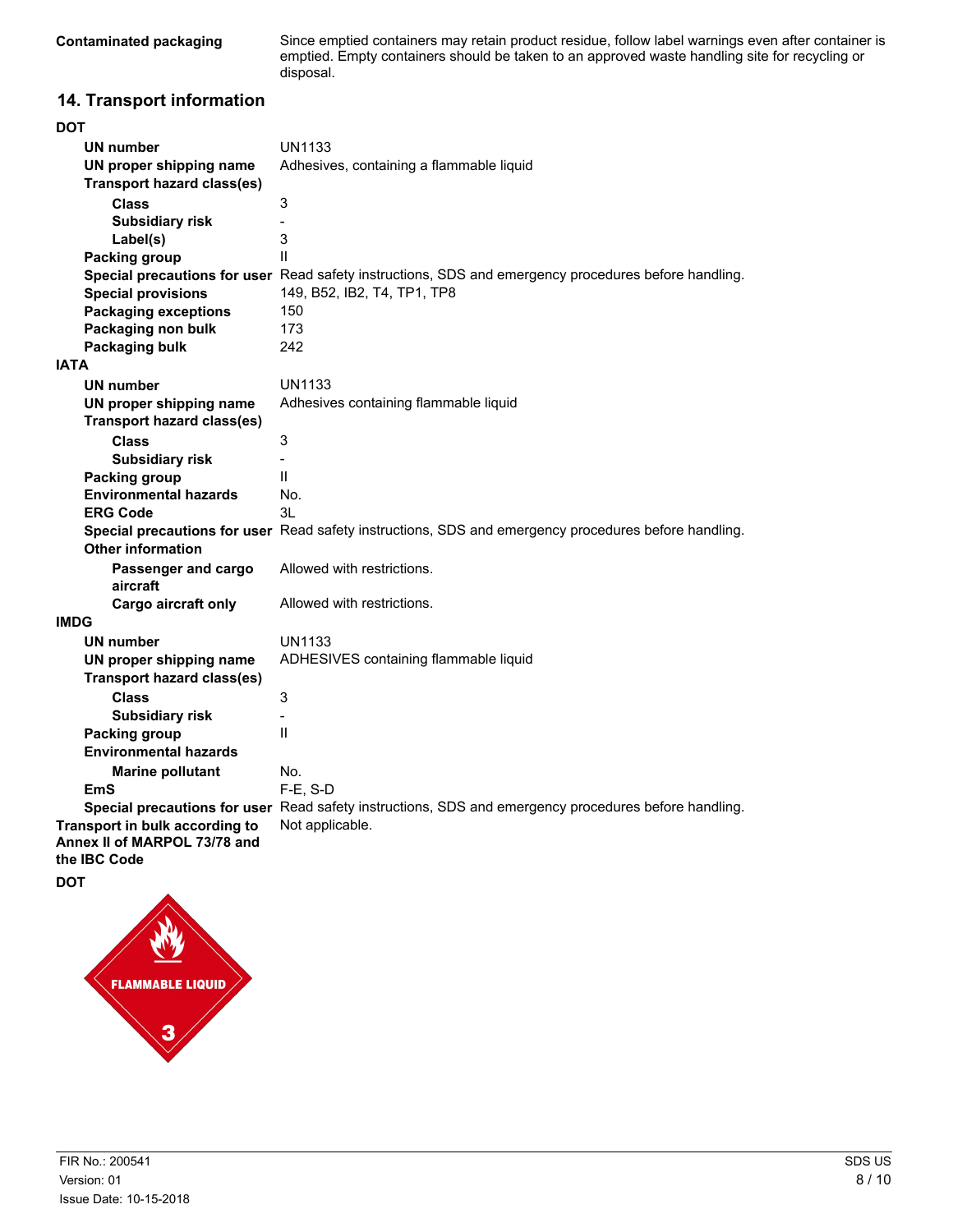

## **15. Regulatory information**

| US federal regulations                                                                                                                                                                                                                                                                                                          | Standard, 29 CFR 1910.1200.                                                                                                                                            |                                                                                                                 | This product is a "Hazardous Chemical" as defined by the OSHA Hazard Communication |  |
|---------------------------------------------------------------------------------------------------------------------------------------------------------------------------------------------------------------------------------------------------------------------------------------------------------------------------------|------------------------------------------------------------------------------------------------------------------------------------------------------------------------|-----------------------------------------------------------------------------------------------------------------|------------------------------------------------------------------------------------|--|
| TSCA Section 12(b) Export Notification (40 CFR 707, Subpt. D)                                                                                                                                                                                                                                                                   |                                                                                                                                                                        |                                                                                                                 |                                                                                    |  |
| Not regulated.<br><b>CERCLA Hazardous Substance List (40 CFR 302.4)</b>                                                                                                                                                                                                                                                         |                                                                                                                                                                        |                                                                                                                 |                                                                                    |  |
| METHYL METHACRYLATE (CAS 80-62-6)<br>N, N-DIMETHYLANILINE (CAS 121-69-7)<br><b>SARA 304 Emergency release notification</b>                                                                                                                                                                                                      |                                                                                                                                                                        | Listed.<br>Listed.                                                                                              |                                                                                    |  |
| Not regulated.                                                                                                                                                                                                                                                                                                                  |                                                                                                                                                                        |                                                                                                                 |                                                                                    |  |
| Superfund Amendments and Reauthorization Act of 1986 (SARA)                                                                                                                                                                                                                                                                     |                                                                                                                                                                        |                                                                                                                 |                                                                                    |  |
| <b>SARA 302 Extremely hazardous substance</b><br>Not listed.                                                                                                                                                                                                                                                                    |                                                                                                                                                                        |                                                                                                                 |                                                                                    |  |
| SARA 311/312 Hazardous<br>chemical                                                                                                                                                                                                                                                                                              | Yes                                                                                                                                                                    |                                                                                                                 |                                                                                    |  |
| <b>Classified hazard</b><br>categories                                                                                                                                                                                                                                                                                          | Acute toxicity (any route of exposure)<br>Skin corrosion or irritation<br>Serious eye damage or eye irritation<br>Respiratory or skin sensitization<br>Carcinogenicity | Flammable (gases, aerosols, liquids, or solids)<br>Specific target organ toxicity (single or repeated exposure) |                                                                                    |  |
|                                                                                                                                                                                                                                                                                                                                 |                                                                                                                                                                        |                                                                                                                 |                                                                                    |  |
| SARA 313 (TRI reporting)                                                                                                                                                                                                                                                                                                        |                                                                                                                                                                        |                                                                                                                 |                                                                                    |  |
| <b>Chemical name</b>                                                                                                                                                                                                                                                                                                            |                                                                                                                                                                        | <b>CAS number</b>                                                                                               | $%$ by wt.                                                                         |  |
| <b>METHYL METHACRYLATE</b><br>N,N-DIMETHYLANILINE                                                                                                                                                                                                                                                                               |                                                                                                                                                                        | 80-62-6<br>121-69-7                                                                                             | $30 - 35$<br>$0.1 - 1$                                                             |  |
| <b>Other federal regulations</b>                                                                                                                                                                                                                                                                                                |                                                                                                                                                                        |                                                                                                                 |                                                                                    |  |
| Clean Air Act (CAA) Section 112 Hazardous Air Pollutants (HAPs) List<br>METHYL METHACRYLATE (CAS 80-62-6)<br>N,N-DIMETHYLANILINE (CAS 121-69-7)<br>Clean Air Act (CAA) Section 112(r) Accidental Release Prevention (40 CFR 68.130)                                                                                             |                                                                                                                                                                        |                                                                                                                 |                                                                                    |  |
| Not regulated.<br><b>Safe Drinking Water Act</b><br>(SDWA)                                                                                                                                                                                                                                                                      | Not regulated.                                                                                                                                                         |                                                                                                                 |                                                                                    |  |
| <b>US state regulations</b>                                                                                                                                                                                                                                                                                                     |                                                                                                                                                                        |                                                                                                                 |                                                                                    |  |
| <b>California Proposition 65</b><br>California Safe Drinking Water and Toxic Enforcement Act of 2016 (Proposition 65): This material<br>is not known to contain any chemicals currently listed as carcinogens or reproductive toxins. For<br>more information go to www.P65Warnings.ca.gov.<br><b>International Inventories</b> |                                                                                                                                                                        |                                                                                                                 |                                                                                    |  |

All components are listed or are exempt from listing on the Toxic Substances Control Act Inventory.

## **16. Other information, including date of preparation or last revision**

| <b>Issue date</b> | 10-15-2018 |
|-------------------|------------|
| <b>Version</b>    | .በ1        |